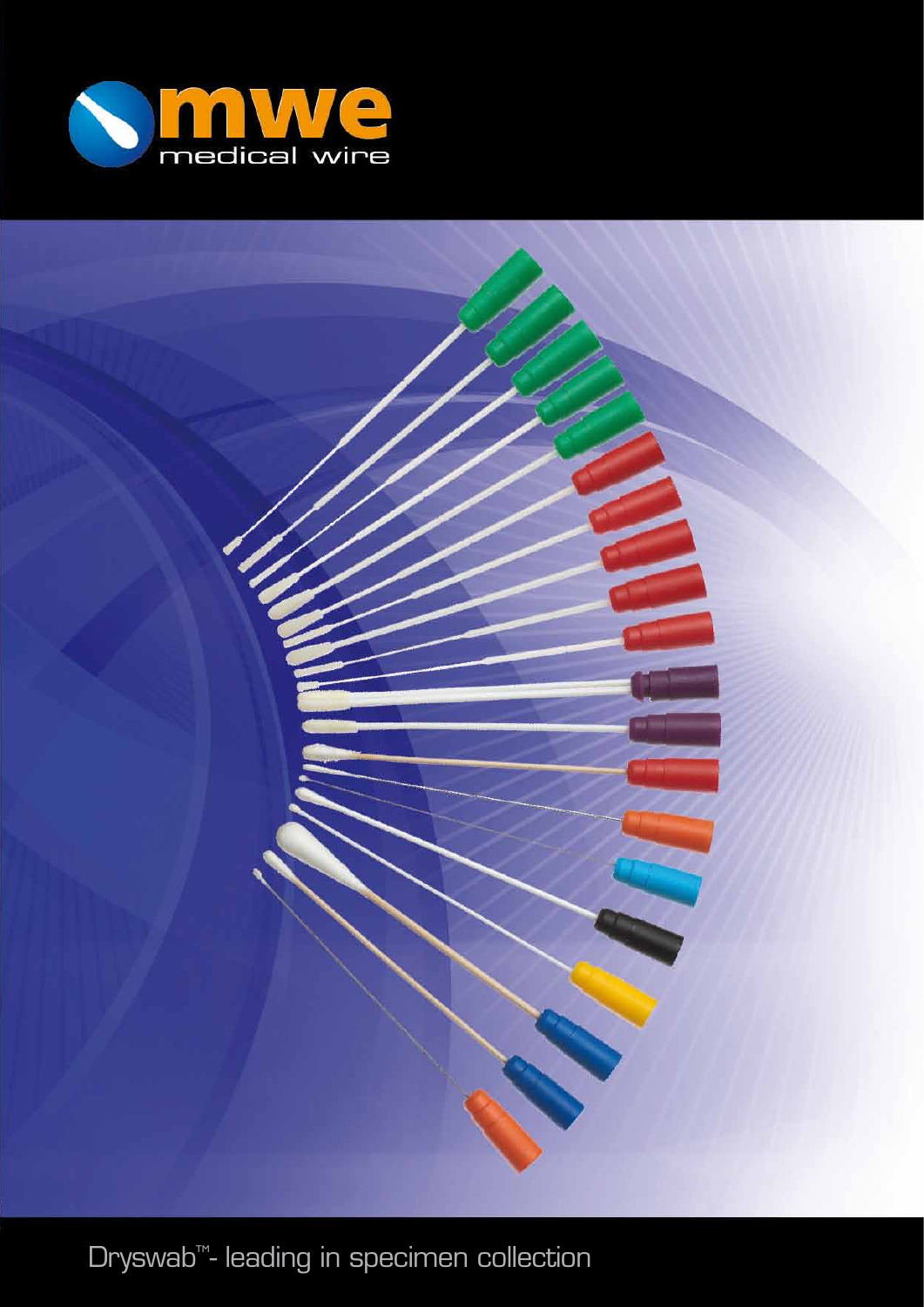# **Dryswab™- Better specimens for better science**

**Medical Wire has been making "dry swabs" for over 60 years. These are the basic tools used to collect specimens or samples for analysis or simply to transfer materials during a diagnostic procedure. Although the essential design of a bud on the end of a shaft has not changed since swabs were introduced by W T Councilman in the** 



**late 19th century, the materials used have, and clinical swabs are now considered to be medical devices, requiring to conform to all the national and international standards for safety and performance.**

Traditionally the bud on the swab has consisted of a spun fibre such as cotton, rayon, polyester or calcium alginate wound round the end of the stick which could be wood, rolled paper, plastic or wire. In recent years novel bud materials have been introduced, such as soft cellular polyurethane foam, or flocked fibres which can give improved uptake and release of specimens. Medical Wire has extensive ranges of swabs utilising either spun fibres, cellular foam, or multifilament flock fibres, with something suitable for practically every application.



**Clinical microbiology** Swabs for every type of specimen

**Veterinary** Specimen collection for creatures great and small



**Genetics** Swabs for DNA testing



**Environmental sampling** Surface sampling in food and pharmaceutical production

**Forensic**

Accurate and effective evidence acquisition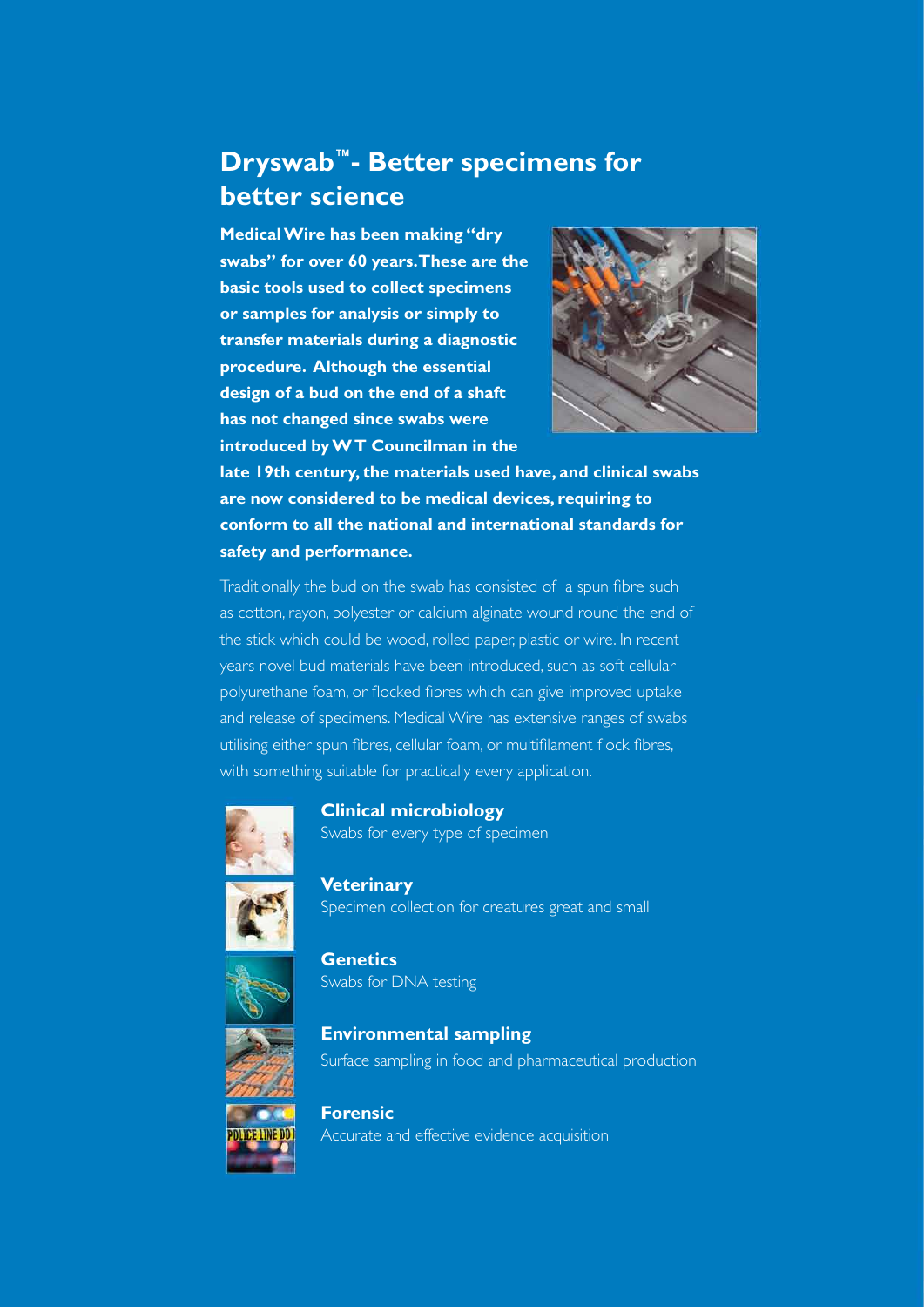

### Swab Types

### Labelled Tube Dryswabs™

Each swab comes self-contained and ready to use with its own tube for easy transport to the laboratory. The swab is mounted in the tube plug which serves as a convenient holder so there is no need for direct handling of the swab. Each tube and cap assembly is sealed with a tamper evident label for assurance of sterility and which includes the batch details for traceability. The caps are colour coded according to the type of swab.

## Peel Pouch Dryswabs<sup>™</sup>

Individual or multiple swabs are packed sterile and ready to use within a easy open tamper evident peel pouch. These are especially suitable where the specimen is to be tested immediately or transferred to another transport container perhaps as part of a test kit. Each peel pouch has product and batch details printed for reference and traceability.



Rayon is a processed form of cellulose and has been found to be particularly suitable for the recovery of microorganisms. The texture is close to that of cotton, but it has none of the fatty acids or other substances that can be inhibitory to fastidious bacteria. It has also been shown to be compatible with many molecular based diagnostic tests. Rayon buds are used on most of our transport swabs.



## RAYON POLYESTER FOAM FLOCK

Polyester (often called Dacron) is a completely synthetic material, and is often specified for use in particular molecular tests, as the nonbiological nature ensures no interference in any reactions.

This soft sponge like material has a regular cellular lattice. It will readily acquire microorganisms and other sample materials from test sites, and the structure allows microorganisms and test reagents to flow through without restriction, leading to improved sensitivity in many diagnostic tests.



On Medical Wire's PurFlock® and HydraFlock<sup>®</sup> swabs the bud is formed by a layer of tiny multifilamented polyester fibres of varying lengths, increasing the effective surface layer. The absorbance and release capabilities of these buds are superior to those of conventional spun fibres.



**Molecular Methods** All of Medical Wire's transport devices are compatible with most molecular testing methods. It is essential, however, to check with the molecular kit or system manufacturer to determine if they have any special requirements or methods for validation of collection devices. If additional validation is required, and in the absence of specific guidance use an appropriate procedure such as Cumitech 31A to confirm the collection devices are suitable.

Clark, R. B. et al, 2009, Cumitech 31A, Verification and Validation of Procedures in the Clinical Microbiology Laboratory, ASM Press, Washington DC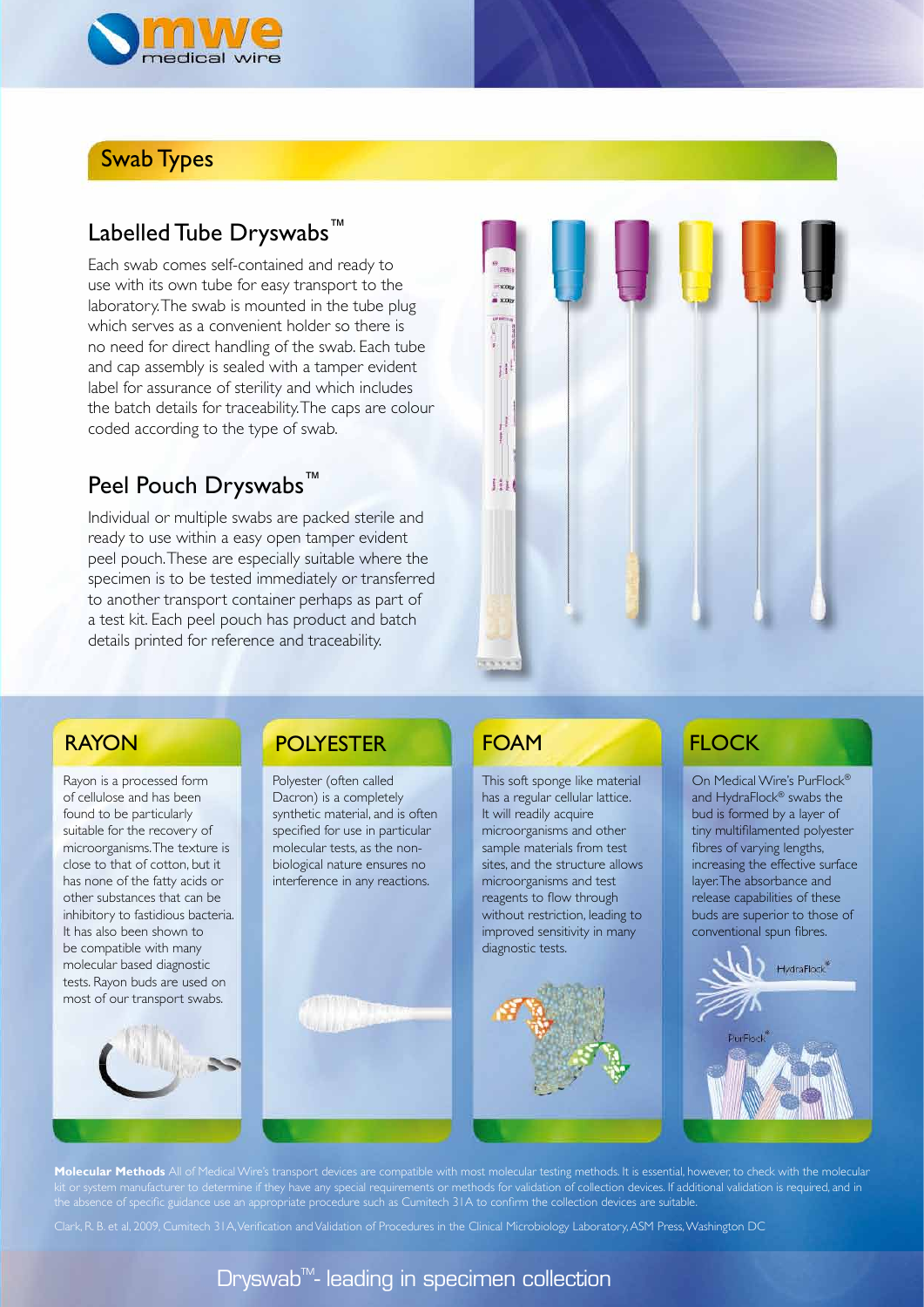

|        |                | <b>Labelled Tube</b>                                 | <b>Bud</b>     | <b>Shaft</b>           | Flexible  | Break<br>Point | Length   | Pack<br><b>Size</b> |  |
|--------|----------------|------------------------------------------------------|----------------|------------------------|-----------|----------------|----------|---------------------|--|
|        | <b>MW100</b>   | Dryswab <sup>™</sup> , Fine Tip                      | Rayon          | Plastic                | Yes       | No             | Standard | 100                 |  |
|        | MW1021         | Dryswab <sup>™</sup> , Standard Tip                  | Rayon          | Plastic                | No        | No             | Standard | 100                 |  |
|        | MW1028         | Dryswab <sup>™</sup> , Standard Tip                  | Rayon          | Plastic                | <b>No</b> | No             | Standard | 800                 |  |
|        | <b>MW140</b>   | Dryswab <sup>™</sup> ENT                             | Rayon          | <b>Twisted wire</b>    | Yes       | <b>No</b>      | Standard | 100                 |  |
| Rayon  | <b>MW142</b>   | Dryswab <sup>™</sup> ENT                             | Rayon          | Straight wire          | No        | <b>No</b>      | Standard | 100                 |  |
|        | <b>MW160</b>   | Dryswab <sup>™</sup> Pernasal                        | Rayon          | Ultrafine twisted wire | Yes       | No             | Standard | 100                 |  |
|        |                |                                                      |                |                        |           |                |          |                     |  |
| Poly   | <b>MW1021D</b> | Dryswab <sup>™</sup> , Standard Tip                  | Polyester      | Plastic                | <b>No</b> | No             | Standard | 100                 |  |
|        | <b>MW1028D</b> | Dryswab <sup>™</sup> , Standard Tip                  | Polyester      | Plastic                | <b>No</b> | No             | Standard | 800                 |  |
|        |                |                                                      |                |                        |           |                |          |                     |  |
|        | MW941          | Sigma Swab <sup>®</sup> , Standard Tip               | PurFoam        | Plastic                | No        | No             | Standard | 100                 |  |
| Foam   | MW942          | Sigma Swab®, Duo, Standard Tips                      | PurFoam        | Plastic                | No.       | <b>No</b>      | Standard | 100                 |  |
|        | MW946          | Sigma Swab®, Mini tip                                | PurFoam        | Plastic                | Yes       | 85mm           | Standard | 100                 |  |
|        |                |                                                      |                |                        |           |                |          |                     |  |
|        | MW830          | PurFlock® Ultra, Standard Tip, Tapered Shaft         | PurFlock®      | Plastic                | No        | 80mm           | Standard | 100                 |  |
|        | <b>MW831</b>   | PurFlock® Ultra, Standard Tip, Flexible Shaft        | PurFlock®      | Plastic                | Yes       | 80mm           | Standard | 100                 |  |
|        | MW832          | PurFlock® Ultra, Mini Tip, Flexible Shaft            | PurFlock®      | Plastic                | Yes       | No             | Standard | 100                 |  |
|        | MW833          | PurFlock® Ultra, Ultrafine Tip, Flexible Shaft       | PurFlock®      | Plastic                | Yes       | 100mm          | Standard | 100                 |  |
|        | MW834          | PurFlock® Ultra, Micro Ultrafine Tip, Flexible Shaft | PurFlock®      | Plastic                | Yes       | 100mm          | Standard | 100                 |  |
|        | MW836          | HydraFlock®, Standard Tip, Tapered Shaft             | HydraFlock®    | Plastic                | No.       | 80mm           | Standard | 100                 |  |
|        | <b>MW837</b>   | HydraFlock®, Standard Tip, Flexible Shaft            | HydraFlock®    | Plastic                | Yes       | 80mm           | Standard | 100                 |  |
|        | MW838          | HydraFlock®, Mini Tip, Flexible Shaft                | HydraFlock®    | Plastic                | Yes       | No             | Standard | 100                 |  |
| Flock  | MW839          | HydraFlock®, Ultrafine Tip, Flexible Shaft           | HydraFlock®    | Plastic                | Yes       | 100mm          | Standard | 100                 |  |
|        | MW840          | HydraFlock®, Micro Ultrafine Tip, Flexible Shaft     | HydraFlock®    | Plastic                | Yes       | 100mm          | Standard | 100                 |  |
|        |                |                                                      |                |                        |           |                |          |                     |  |
|        | MW130          | Hospiswab <sup>™</sup> , Albumin coated tip          | Albumin coated | Wood                   | No        | No             | Standard | 800                 |  |
|        |                |                                                      |                |                        |           |                |          |                     |  |
|        | MW1041         | Dryswab <sup>™</sup> , Wood Stick                    | Cotton         | Wood                   | No        | $\mathsf{No}$  | Standard | 100                 |  |
| Cotton | MW1048         | Dryswab <sup>™</sup> , Wood Stick                    | Cotton         | Wood                   | No.       | No             | Standard | 800                 |  |
|        | MW104J         | Dryswab <sup>™</sup> , Wood Stick, Jumbo Bud         | Cotton         | Wood                   | No        | No             | Standard | 800                 |  |
|        |                |                                                      |                |                        |           |                |          |                     |  |

Jour

# Applicator Swabs

**Bud** Shaft Flexible Break Length Pack<br>Flow Size **Point** Ducing Strate Size Contract Size Size

Applicator swabs are used in many routine diagnostic and clinical procedures. Medical Wire offers a choice of standard length applicators, either hardwood shaft with cotton buds, or plastic shaft with rayon buds. These are packed loose in autoclavable paper bags of 100. They are supplied sterile, ready to use, or non-sterile for autoclaving when required.

| <b>MWI16</b>  | Dryswab <sup>™</sup> , Wood stick, Non-sterile    | Cotton | Wood    | No | No. | Standard 5000 |  |
|---------------|---------------------------------------------------|--------|---------|----|-----|---------------|--|
| MWI16S        | Dryswab <sup>™</sup> , Wood stick, Sterile        | Cotton | Wood    | No | No. | Standard 5000 |  |
| <b>MWI18</b>  | Dryswab <sup>™</sup> , Plastic stick, Non-Sterile | Rayon  | Plastic | Nο | No. | Standard 5000 |  |
| <b>MWI18S</b> | Dryswab <sup>™</sup> , Plastic stick, Sterile     | Ravon  | Plastic | Nο | Nο  | Standard 5000 |  |

Applicator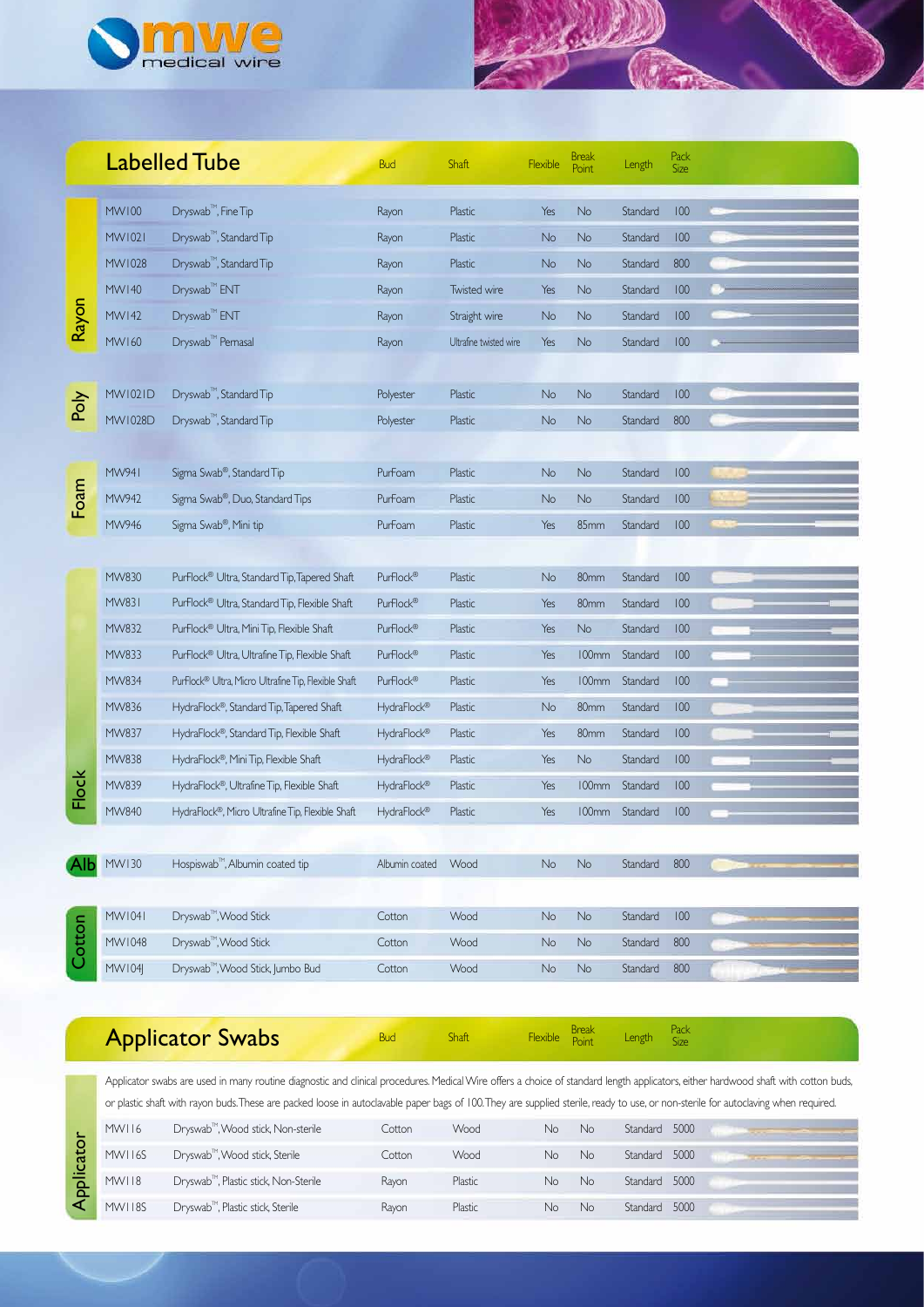SigmaSwab® Standard

|                | <b>Peel Pouch</b> |                                                              | <b>Bud</b>  | <b>Shaft</b>           | Flexible  | Break<br><b>Point</b> | Length         | Pack<br>Size |  |
|----------------|-------------------|--------------------------------------------------------------|-------------|------------------------|-----------|-----------------------|----------------|--------------|--|
|                | <b>MWI12</b>      | Dryswab <sup>™</sup> , Plastic Stick                         | Rayon       | Plastic                | No        | No                    | Standard       | 1250         |  |
|                | <b>MWI13</b>      | Dryswab <sup>™</sup> , Fine Plastic Stick                    | Rayon       | Plastic                | Yes       | No                    | Standard       | 125          |  |
|                | <b>MW151</b>      | Dryswab <sup>™</sup> ENT straight wire                       | Rayon       | Straight wire          | No        | No                    | Standard       | 1250         |  |
| Rayon          | MW153             | Dryswab <sup>™</sup> ENT Twisted Wire                        | Rayon       | Twisted wire           | Yes       | No                    | Standard       | 1250         |  |
|                | MW155             | Dryswab <sup>™</sup> Pernasal, UltrafineTwisted Wire         | Rayon       | Ultrafine twisted wire | Yes       | No                    | Standard       | 1250         |  |
|                |                   |                                                              |             |                        |           |                       |                |              |  |
|                | <b>MWII2D</b>     | Dryswab <sup>™</sup> , Plastic Stick                         | Polyester   | Plastic                | No        | No                    | Standard       | 1250         |  |
| Poly           | MW15ID            | Dryswab <sup>™</sup> ENT straight wire                       | Polyester   | Straight wire          | No        | No                    | Standard       | 1250         |  |
|                |                   |                                                              |             |                        |           |                       |                |              |  |
|                | MW940             | Sigma Swab®, Individual                                      | PurFoam     | <b>Plastic</b>         | No        | No                    | Standard       | 125          |  |
|                | <b>MW940R</b>     | Sigma Swab®, Red Plastic shaft                               | PurFoam     | Plastic                | No        | No                    | Standard       | 125          |  |
|                | MW943             | Sigma Swab®, Mini tip                                        | PurFoam     | Plastic                | Yes       | 85mm                  | Standard       | 125          |  |
| Foam           | MW944             | Sigma Swab®, Two standard Sigma swabs                        | PurFoam     | Plastic                | No        | No                    | Standard       | 125          |  |
|                | MW945             | Sigma Swab®, One Standard & One Mini Tip Sigma               | PurFoam     | Plastic                | No/Yes No |                       | Standard       | 125          |  |
|                |                   |                                                              |             |                        |           |                       |                |              |  |
|                | MW810             | PurFlock® Ultra, Standard Tip, Tapered Shaft                 | PurFlock®   | Plastic                | No        | 80mm                  | Standard       | 125          |  |
|                | <b>MW811</b>      | PurFlock® Ultra, Standard Tip, Flexible Shaft                | PurFlock®   | Plastic                | Yes       | 80mm                  | Standard       | 125          |  |
|                | MW812             | PurFlock® Ultra, Mini Tip, Flexible Shaft                    | PurFlock®   | Plastic                | Yes       | No                    | Standard       | 125          |  |
|                | MW813             | PurFlock® Ultra, Ultrafine Tip, Flexible Shaft               | PurFlock®   | Plastic                | Yes       | <b>100mm</b>          | Standard       | 125          |  |
|                | MW814             | PurFlock® Ultra, Micro Ultrafine Tip, Flexible Shaft         | PurFlock®   | Plastic                | Yes       | <b>100mm</b>          | Standard       | 125          |  |
|                | MW816             | HydraFlock®, Standard Tip, Tapered Shaft                     | HydraFlock® | Plastic                | No        | 80mm                  | Standard       | 125          |  |
|                | MW817             | HydraFlock®, Standard Tip, Flexible Shaft                    | HydraFlock® | Plastic                | Yes       | 80mm                  | Standard       | 125          |  |
|                | MW818             | HydraFlock®, Mini Tip, Moulded Shaft                         | HydraFlock® | Plastic                | Yes       | No                    | Standard       | 125          |  |
| $\frac{8}{10}$ | MW819             | HydraFlock®, Ultrafine Tip, Flexible Shaft                   | HydraFlock® | Plastic                | Yes       | 100mm                 | Standard       | 125          |  |
| щ              | MW820             | HydraFlock®, Micro Ultrafine Tip, Flexible Shaft HydraFlock® |             | Plastic                | Yes       |                       | 100mm Standard | 125          |  |
|                |                   |                                                              |             |                        |           |                       |                |              |  |
|                | MW108             | Dryswab <sup>™</sup> , Standard Tip                          | Cotton      | Wood                   | No        | No                    | Standard       | 1250         |  |
|                | MW108/10          | Dryswab <sup>™</sup> , 10 per pouch                          | Cotton      | Wood                   | No        | No                    | Standard       | 300          |  |
|                | MW108/2           | Dryswab <sup>™</sup> , 2 per pouch                           | Cotton      | Wood                   | No        | No                    | Standard       | 600          |  |
| Cotton         | MW108/20          | Dryswab <sup>™</sup> , 20 per pouch                          | Cotton      | Wood                   | No        | No                    | Standard       | 100          |  |
|                | MW108/5           | Dryswab <sup>™</sup> , 5 per pouch                           | Cotton      | Wood                   | No        | <b>No</b>             | Standard       | 500          |  |





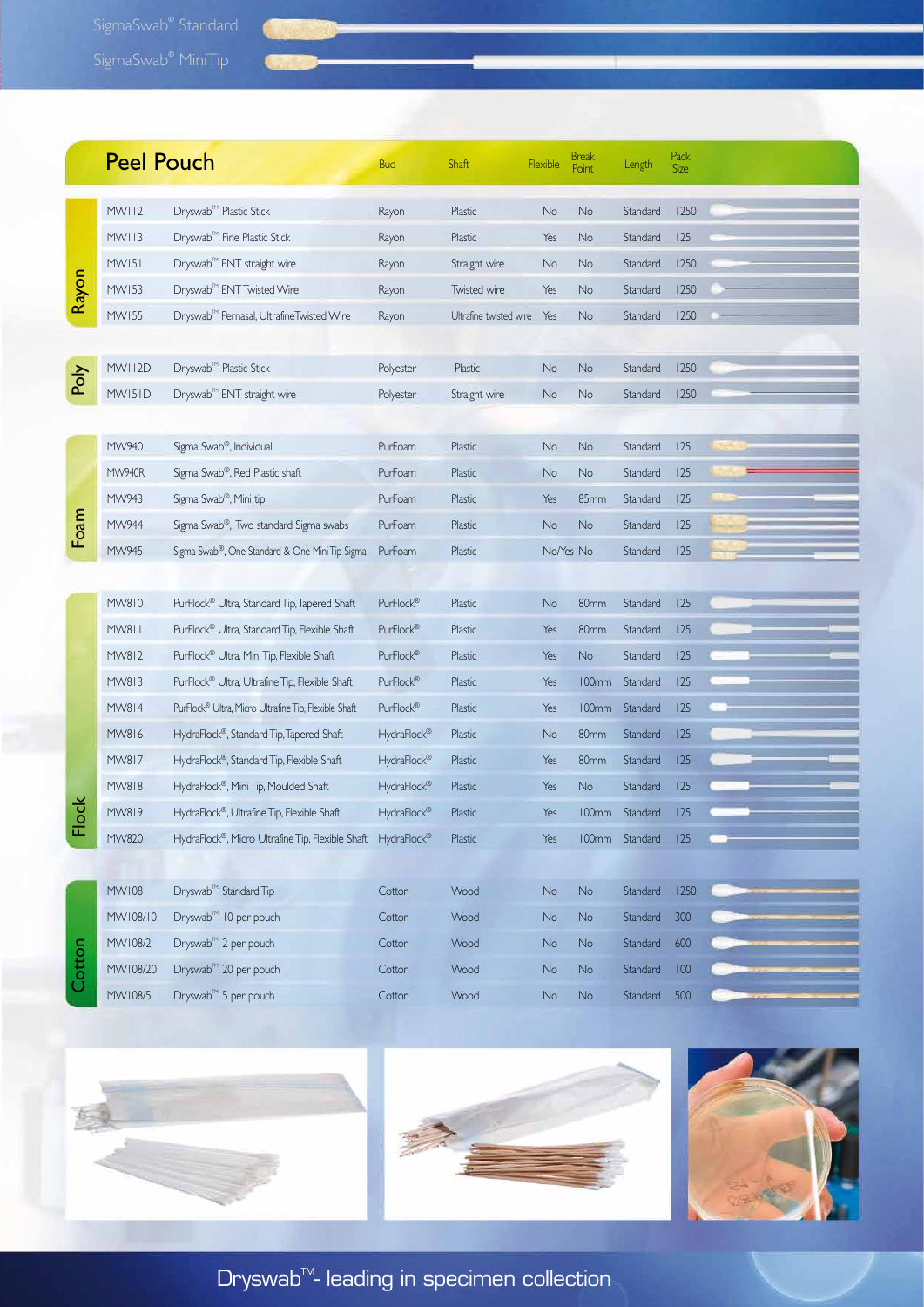

|            |                                                                                                                                                                                                                                                                    | <b>Special Application</b>                                                                                                  | <b>Bud</b>   | Shaft         | Flexible |                | Length   | Pack<br>Size |                                                                                                                                                                                                                                                                                                                                                                                                                                                         |  |  |
|------------|--------------------------------------------------------------------------------------------------------------------------------------------------------------------------------------------------------------------------------------------------------------------|-----------------------------------------------------------------------------------------------------------------------------|--------------|---------------|----------|----------------|----------|--------------|---------------------------------------------------------------------------------------------------------------------------------------------------------------------------------------------------------------------------------------------------------------------------------------------------------------------------------------------------------------------------------------------------------------------------------------------------------|--|--|
|            |                                                                                                                                                                                                                                                                    | surface for enhanced recovery of cellular material. The product is CE-marked, and is available in three convenient formats. |              |               |          |                |          |              | Brush swab for specimen collection in cytology. The growing importance of routine screening for cervical cancer has required the development<br>of improved methods for cell collection. Cytotak™ is a swab-length cytology collection brush which will give excellent results in the collection<br>of endocervical cells. The tapered spiral configuration assists access to narrow opening and gentle rotation creates a brushing action against skin |  |  |
|            | <b>MW146</b>                                                                                                                                                                                                                                                       | Cytotak <sup>™</sup> cytology sampling brush, bulk, non-sterile                                                             | <b>Brush</b> | Plastic       | No       | <b>No</b>      | Standard | 100          |                                                                                                                                                                                                                                                                                                                                                                                                                                                         |  |  |
| Cytology   | <b>MW147</b>                                                                                                                                                                                                                                                       | Cytotak <sup>™</sup> cytology sampling brush, in Peel Pouch                                                                 | Brush        | Plastic       | No       | No.            | Standard | 125          |                                                                                                                                                                                                                                                                                                                                                                                                                                                         |  |  |
|            | <b>MW148</b>                                                                                                                                                                                                                                                       | Cytotak <sup>IM</sup> cytology sampling brush, in labelled tube                                                             | <b>Brush</b> | Plastic       | No       | No.            | Standard | 100          |                                                                                                                                                                                                                                                                                                                                                                                                                                                         |  |  |
|            |                                                                                                                                                                                                                                                                    | Taper-tipped swabs for under-nail sampling.                                                                                 |              |               |          |                |          |              |                                                                                                                                                                                                                                                                                                                                                                                                                                                         |  |  |
| Podiatry   | MW109                                                                                                                                                                                                                                                              | Dryswab, Taper tipped, in Peel Pouch                                                                                        | Cotton       | Wood          | No       | No             | Standard | 1250         |                                                                                                                                                                                                                                                                                                                                                                                                                                                         |  |  |
|            | The range of Dry Swabs includes several longer swabs particularly suited to larger animals. In some of<br>these the long shaft is enclosed in a silicone sheath into which the swab head can be with withdrawn as<br>the swab is retrieved from the sampling site. |                                                                                                                             |              |               |          |                |          |              |                                                                                                                                                                                                                                                                                                                                                                                                                                                         |  |  |
|            | <b>MW123</b>                                                                                                                                                                                                                                                       | Equine Flu Swab, 40cm, in Pouch                                                                                             | Rayon        | Plastic       | Yes      | <b>No</b>      | 40cm     | 100          |                                                                                                                                                                                                                                                                                                                                                                                                                                                         |  |  |
|            | MW123/32                                                                                                                                                                                                                                                           | Equine Flu Swab, 32cm, in Pouch                                                                                             | Rayon        | Plastic       | Yes      | No.            | 32cm     | 100          |                                                                                                                                                                                                                                                                                                                                                                                                                                                         |  |  |
|            | <b>MW124</b>                                                                                                                                                                                                                                                       | Nasopharyngeal Swab with bud for large aninmal                                                                              | Rayon        | Plastic       | Yes      | No             | 27cm     | 100          |                                                                                                                                                                                                                                                                                                                                                                                                                                                         |  |  |
|            | <b>MW126</b>                                                                                                                                                                                                                                                       | Nasopharyngeal Swab with brush for large animal                                                                             | Brush        | Twisted wire  | Yes      | No.            | 27cm     | 100          |                                                                                                                                                                                                                                                                                                                                                                                                                                                         |  |  |
| Veterinary | <b>MWI28</b>                                                                                                                                                                                                                                                       | Laryngeal Swab                                                                                                              | Rayon        | Straight wire | Yes      | No             | 27cm     | 100          |                                                                                                                                                                                                                                                                                                                                                                                                                                                         |  |  |
|            | <b>MW100</b>                                                                                                                                                                                                                                                       | Dryswab <sup>™</sup> , Fine Tip                                                                                             | Rayon        | Plastic       | Yes      | No.            | Standard | 125          |                                                                                                                                                                                                                                                                                                                                                                                                                                                         |  |  |
|            | MWI13                                                                                                                                                                                                                                                              | Dryswab <sup>™</sup> , Fine Plastic Stick                                                                                   | Rayon        | Plastic       | Yes      | No.            | Standard | 125          |                                                                                                                                                                                                                                                                                                                                                                                                                                                         |  |  |
|            | MW142                                                                                                                                                                                                                                                              | Dryswab <sup>™</sup> ENT, Straight Wire                                                                                     | Rayon        | Straight wire | No       | No.            | Standard | 100          |                                                                                                                                                                                                                                                                                                                                                                                                                                                         |  |  |
|            |                                                                                                                                                                                                                                                                    |                                                                                                                             |              |               |          |                |          |              |                                                                                                                                                                                                                                                                                                                                                                                                                                                         |  |  |
|            | <b>Bulk Packed</b>                                                                                                                                                                                                                                                 |                                                                                                                             | <b>Bud</b>   | Shaft         | Flexible | Break<br>Point | Length   | Pack<br>Size |                                                                                                                                                                                                                                                                                                                                                                                                                                                         |  |  |
|            | MW810B                                                                                                                                                                                                                                                             | PurFlock® Ultra, Standard Tip, Tapered Shaft                                                                                | PurFlock®    | Plastic       | No       | 80mm           | Standard | 1000         |                                                                                                                                                                                                                                                                                                                                                                                                                                                         |  |  |
|            | MW811B                                                                                                                                                                                                                                                             | PurFlock® Ultra, Standard Tip, Flexible Shaft                                                                               | PurFlock®    | Plastic       | Yes      | 80mm           | Standard | 1000         |                                                                                                                                                                                                                                                                                                                                                                                                                                                         |  |  |
|            | <b>MW812B</b>                                                                                                                                                                                                                                                      | PurFlock® Ultra, Mini Tip, Flexible Shaft                                                                                   | PurFlock®    | Plastic       | Yes      | No             | Standard | 1000         |                                                                                                                                                                                                                                                                                                                                                                                                                                                         |  |  |
| Purflock   | MW813B                                                                                                                                                                                                                                                             | PurFlock® Ultra, Ultrafine Tip, Flexible Shaft                                                                              | PurFlock®    | Plastic       | Yes      | <b>100mm</b>   | Standard | 1000         |                                                                                                                                                                                                                                                                                                                                                                                                                                                         |  |  |
|            | MW814B                                                                                                                                                                                                                                                             | PurFlock® Ultra, Micro Ultrafine Tip, Flexible Shaft                                                                        | PurFlock®    | Plastic       | Yes      | <b>100mm</b>   | Standard | 1000         |                                                                                                                                                                                                                                                                                                                                                                                                                                                         |  |  |
|            |                                                                                                                                                                                                                                                                    |                                                                                                                             |              |               |          |                |          |              |                                                                                                                                                                                                                                                                                                                                                                                                                                                         |  |  |
|            | MW816B                                                                                                                                                                                                                                                             | HydraFlock®, Standard Tip, Tapered Shaft                                                                                    | HydraFlock®  | Plastic       | No       | 80mm           | Standard | 1000         |                                                                                                                                                                                                                                                                                                                                                                                                                                                         |  |  |
|            | <b>MW817B</b>                                                                                                                                                                                                                                                      | HydraFlock®, Standard Tip, Flexible Shaft                                                                                   | HydraFlock®  | Plastic       | Yes      | 80mm           | Standard | 1000         |                                                                                                                                                                                                                                                                                                                                                                                                                                                         |  |  |
|            | MW818B                                                                                                                                                                                                                                                             | HydraFlock®, Mini Tip, Flexible Shaft                                                                                       | HydraFlock®  | Plastic       | Yes      | No             | Standard | 1000         |                                                                                                                                                                                                                                                                                                                                                                                                                                                         |  |  |
| HydraFlock | MW819B                                                                                                                                                                                                                                                             | HydraFlock®, Ultrafine Tip, Flexible Shaft                                                                                  | HydraFlock®  | Plastic       | Yes      | 100mm          | Standard | 1000         |                                                                                                                                                                                                                                                                                                                                                                                                                                                         |  |  |
|            | <b>MW820B</b>                                                                                                                                                                                                                                                      | HydraFlock®, Micro Ultrafine Tip, Flexible Shaft                                                                            | HydraFlock®  | Plastic       | Yes      | 100mm          | Standard | 1000         |                                                                                                                                                                                                                                                                                                                                                                                                                                                         |  |  |
|            |                                                                                                                                                                                                                                                                    |                                                                                                                             |              |               |          |                |          |              |                                                                                                                                                                                                                                                                                                                                                                                                                                                         |  |  |
|            | MW121                                                                                                                                                                                                                                                              | Dryswab <sup>™</sup> , Fine Plastic Stick                                                                                   | Rayon        | Plastic       | No       | $\mathsf{No}$  | Standard | 1000         |                                                                                                                                                                                                                                                                                                                                                                                                                                                         |  |  |
| Speciality | MW131                                                                                                                                                                                                                                                              | Dryswab <sup>™</sup> ENT, Straight wire                                                                                     | Rayon        | Straight wire | No       | No             | Standard | 1000         |                                                                                                                                                                                                                                                                                                                                                                                                                                                         |  |  |
|            | <b>MWSTICKS</b>                                                                                                                                                                                                                                                    | Wooden applicator sticks, Non-Sterile                                                                                       | No bud       | Wood          | No       | No             | Standard | 5000         |                                                                                                                                                                                                                                                                                                                                                                                                                                                         |  |  |
|            |                                                                                                                                                                                                                                                                    |                                                                                                                             |              |               |          |                |          |              |                                                                                                                                                                                                                                                                                                                                                                                                                                                         |  |  |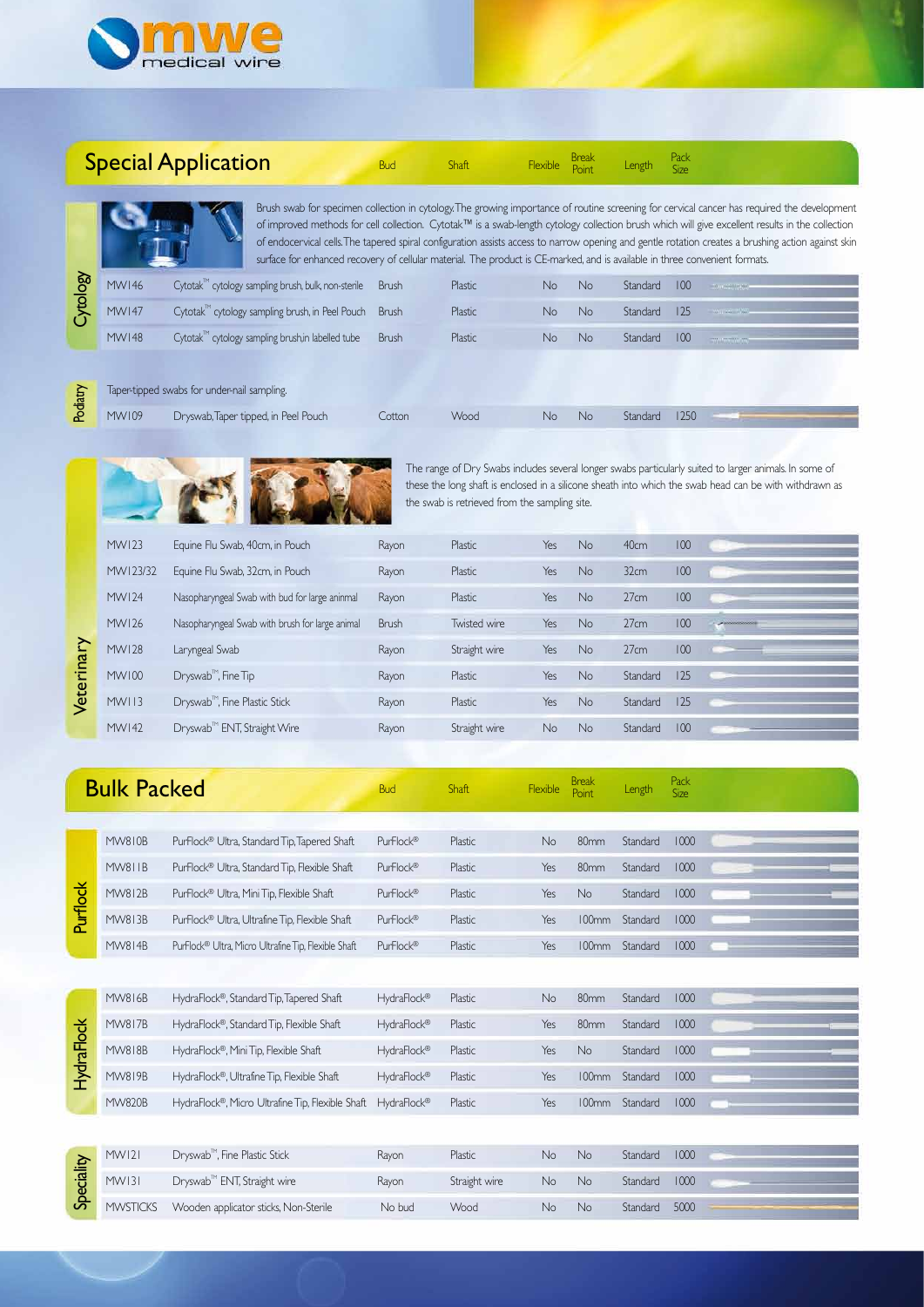## Food and Pharmaceutical

All our swabs for the food and pharmaceutical industries are blue for visibility and easy retrieval. Flexiswab<sup>™</sup> has a longer, strong blue shaft for accessing awkward corners and pipes. Steriswab<sup>™</sup> has a bud premoistened with sterile phosphate buffer for enhanced sampling. Dry versions are also available.

**Allin** 

**SUIN** 

Bud Shaft Flexible Break Length Pack<br>Bud Shaft Flexible point Length Size **Point** Size Size

| harma          | <b>MW159</b> | $F$ lexiswab <sup><math>m</math></sup> in Labelled Tube                    | Rayon | Plastic | Yes | No.              | 20cm     | 100 |  |
|----------------|--------------|----------------------------------------------------------------------------|-------|---------|-----|------------------|----------|-----|--|
|                | MW720        | Steriswab <sup>11</sup> , Premoistened with buffer, in Labelled Tube Rayon |       | Plastic | No. | 45 <sub>mm</sub> | Standard | 250 |  |
| య              | MW730        | Steriswab <sup>™</sup> Dry in Labelled Tube                                | Rayon | Plastic | No. | 45 <sub>mm</sub> | Standard | 250 |  |
| $\overline{8}$ | MW735/1      | Steriswab <sup>™</sup> Dry in Peel Pouch                                   | Rayon | Plastic | Yes | 45 <sub>mm</sub> | Standard | 150 |  |
|                | MW799        | NRSII Transwab®, Dry, screw cap vial                                       | Rayon | Plastic | Nο  | No               | 95mm     | 50  |  |

| <b>1</b> Flexible Break<br>Point Length Size<br>Shaft |
|-------------------------------------------------------|
|-------------------------------------------------------|

Medical Wire & Equipment is a leading manufacturer and innovator in the production of swab devices for the acquisition of critical specimen materials for the identification of key markers in the forensic investigation of scenes of crime. It has long recognised that the collection device is the critical component in any investigation, and that careful attention to materials and manufacturing techniques are essential to ensure the integrity of the sample. An example of this is our recent investment in the world's first completely automated dry swab assembly facility. This allows manufacture without handling, minimising the risk of any extraneous DNA on the swab.

Traditional swabs are still widely used by police services which from Medical Wire means white birch wood shafts (straight or tapered) with medical grade cotton. For many purposes these are ideal with a rigidity which is often required for teasing out dried or embedded substances.

Synthetic materials (sticks and buds) offer advantages for the pick up of biological markers, particularly trace DNA. Rayon (semi-synthetic) and polyester (completely synthetic) on polystyrene shafts are particularly suitable for such samples, while our new swabs with PurFlock® or HydraFlock buds offer a significantly increased surface area for sample acquisition, while being particularly good at releasing acquired substances into the test medium.

Double ended swabs are taper tipped scene of crime swabs with a removable plug at the bottom of the tube which allows the sample to breathe and dry out without deterioration during long term or archival storage. The taper-tipped swabs are robust and ideal for teasing out dried in stains or embedded substances.

| MW102FS      | Forensic Swab, Standard Tip    | Ravon  | Plastic | No | No | Standard | 800 |  |
|--------------|--------------------------------|--------|---------|----|----|----------|-----|--|
| <b>MWDES</b> | Double Ended Swab, Taper Tip   | Cotton | Wood    | No | No | 125mm    | 800 |  |
| <b>MWSCS</b> | Scene of Crime Swab, Taper Tip | Cotton | Wood    | No | No | Standard | 800 |  |

#### **CE-marking and Sterilisation**

Forensic

Unless otherwise stated, all Medical Wire's dry swab products are sterilised by irradiation. All dry swab products used for the collection of specimens from humans are CE-marked, and meet the requirements for Class IIa sterile medical devices as defined in the European Medical Devices Directive EC 93/42/EEC. All sterile swab devices are manufactured to ISO 13485:2003 and ISO 9001: 2008

#### **PurFlock® & HydraFlock® Swabs**

PurFlock<sup>®</sup> & HydraFlock<sup>®</sup> Swabs are covered and protected by the following patents. PurFlock® Ultra: European Patent No. 2263549; US Patent No. 8420385 HydraFlock®: European Patent No 2263548; US Patent No 8334134; Canada Patent No 2744282